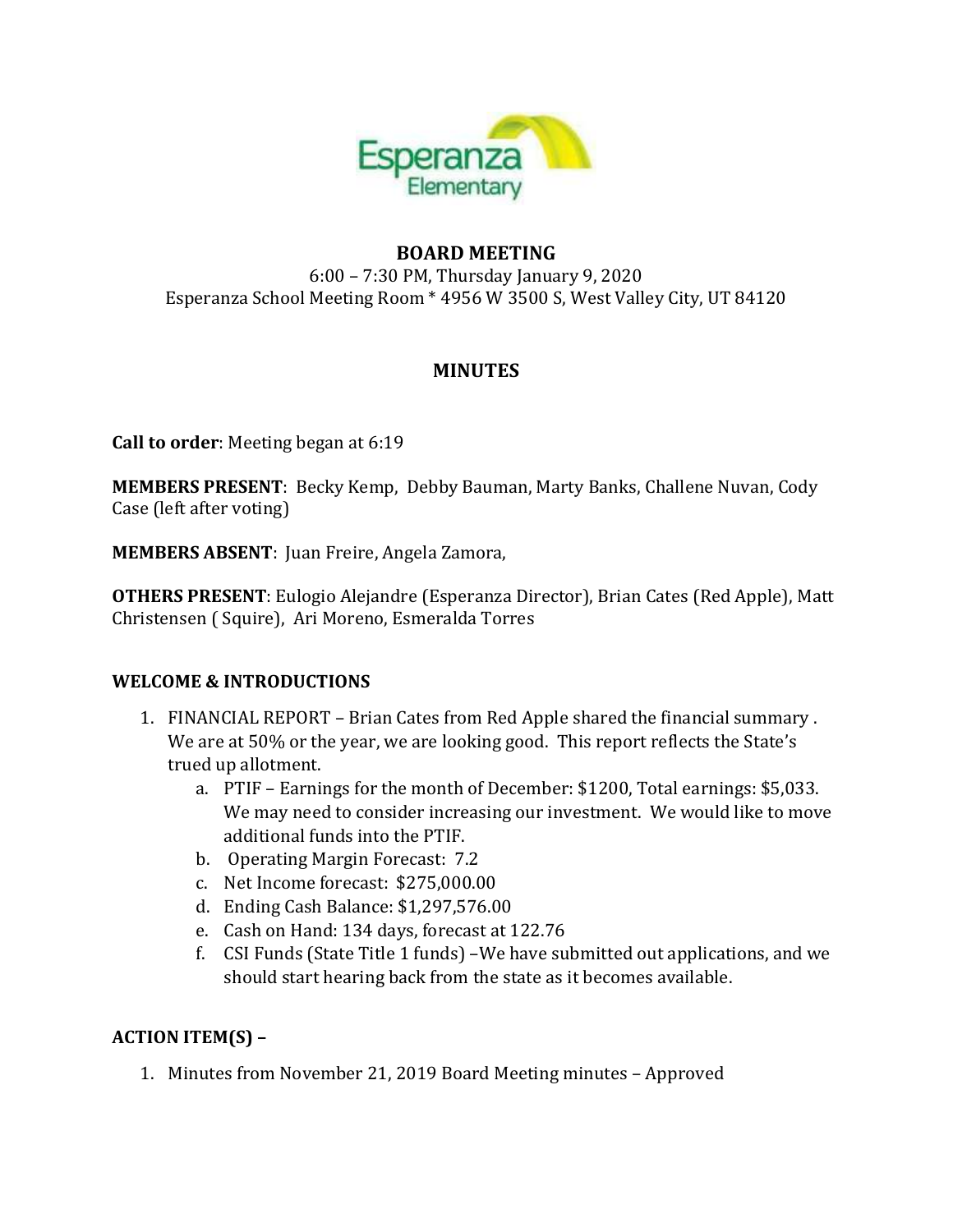- 2. Review and approve new member Sen Phil Shumway Sen. Shumway. Marty invited Mr. Shumway to talk about his experience, and his time as Director of TURN Community Services. Mr. Shumway comes to the board with CFO experience, and Non-profit organizations. Becky motioned to approve, Cody Case second, all in favor. We would like to welcome Mr. Shumway
- 3. 2018-2019 Audit Matt Christensen (Squire)
	- a. Our Days Cash on Hand is doing well, he recommends that we invest more into the PTIF. Should we decide to withdraw funds from PTIF it's fairly simple. -- Marty asked questions about "failed" schools, Matt Christensen informed the board that because he is an independent consultant, and there are some questions he cannot answer. Matt was able to disclose that approximately 50% of the failed schools did have financial management firms.
	- b. Enrollment looks fantastic, it's consistently around 525-530.
	- c. Clean audit in regard to financial standings, nothing of note to worry about.
	- d. Esperanza had 2 findings.
		- i. Treasurers Bond \$20K off of the requirement, this has now been corrected. Red Apple is looking at alternatives. Prior years bond dropped because of last years increase in revenue. Brian has since corrected this issue.
		- ii. Budgetary Compliance final budget submissions must be within 5% of your total expenditures. Esperanza was off, this resulted from bonding. This is a common exception, 8:10 schools fail. We will correct this when the findings come in from the state.
	- e. Recommendations
		- i. School Calendar many schools had an issue with snow days. Esperanza did not close. We remain open. Our student population come from homes where they depend on the school to remain open. Many schools, have added a snow day to their calendar
		- ii. Federal Reimbursement Matt recommends that we make sure our requests are squeaky clean. Make sure you prepare them ahead of time to save yourself time in the long run.
		- iii. Increase PTIF investment.

### **COMMITTEE DISCUSSION** – Deferred to February

- 1. Founding Charter Section Review
	- a. Governance
	- b. Finance
	- c. Academic/Cultural
	- d. Charter Minute